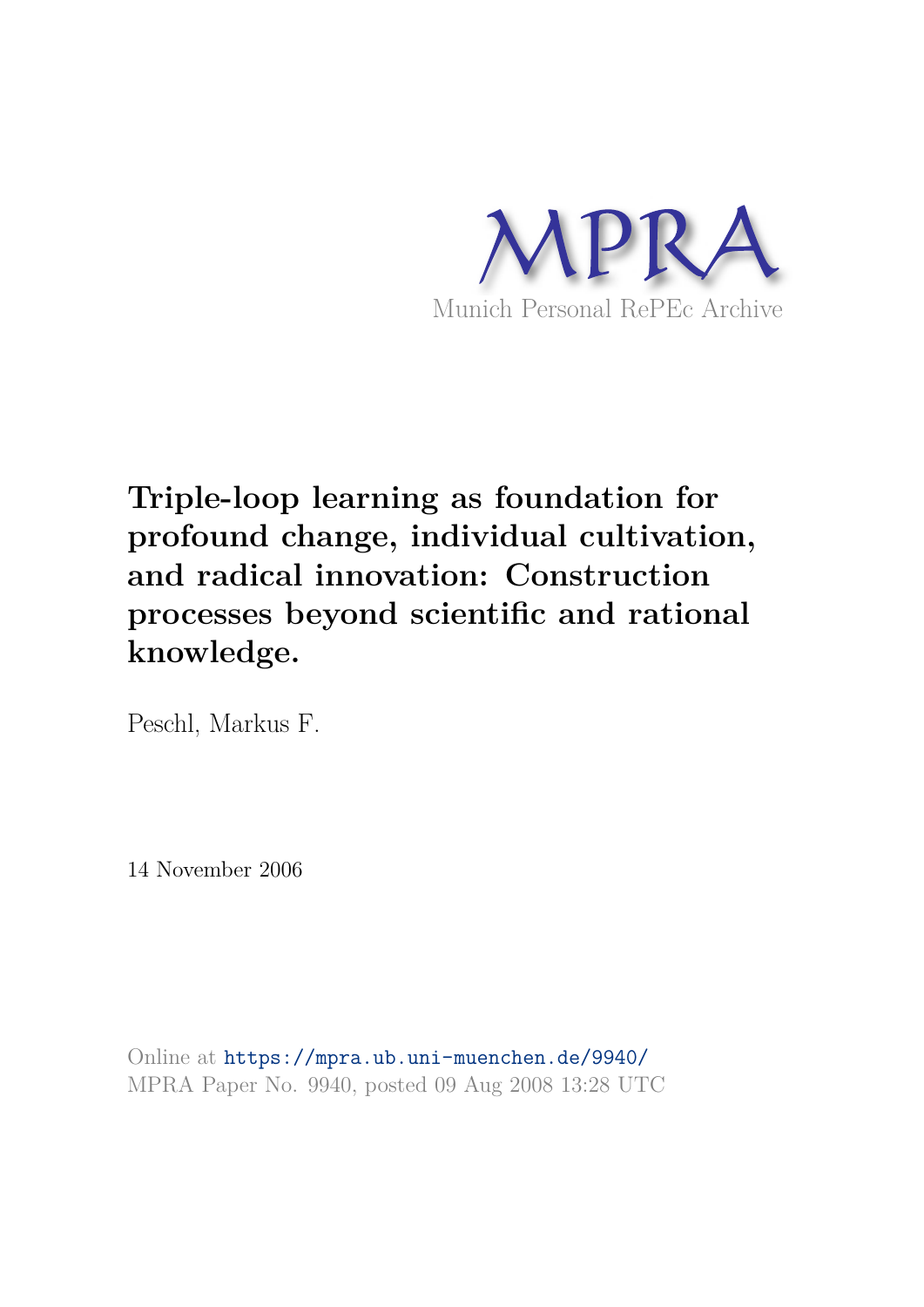## **[pesc07]**

**Peschl, M.F. (2007):**

## **Triple-loop learning as foundation for profound change, individual cultivation, and radical innovation. Construction processes beyond scientific and rational knowledge**

 *Constructivist Foundations 2(2-3), 136–145.*

*URL: http://www.univie.ac.at/constructivism/journal/articles/CF2.2.pdf (20.03.2007)*

*local file name: pesc07 Peschl Triple Loop Learning Individual Cultivation Innovation.pdf*

*internal note:*

 *bibliographical data* 

@article{pesc07, AUTHOR  $= \{M.F. \text{Peschl}\},\$  TITLE = {Triple-loop learning as foundation for profound change, individual cultivation, and radical innovation. Construction processes beyond scientific and rational knowledge}, YEAR  $= {2007}$ ,<br>JOURNAL  $= { \text{Const}}$ JOURNAL = {Constructivist Foundations},<br>VOLUME = {2}, VOLUME  $= \{2\}$ , NUMBER  $= {2-3}$ , PAGES  $= \{136 - -145\},$ URL = {http://www.univie.ac.at/constructivism/journal/articles/CF2.2.pdf (date of download:  $20.03.2007)$ , KEYWORDS = {Design | Innovation | Knowledge management | Konstruktivismus | triple-loop learning | individual cultivation | Innovation | radical innovation | Presencing | knowledge management | Weisheit | Konstruktvismus | Glasersfeld, E.v. | knowledge creation | Wissen | } }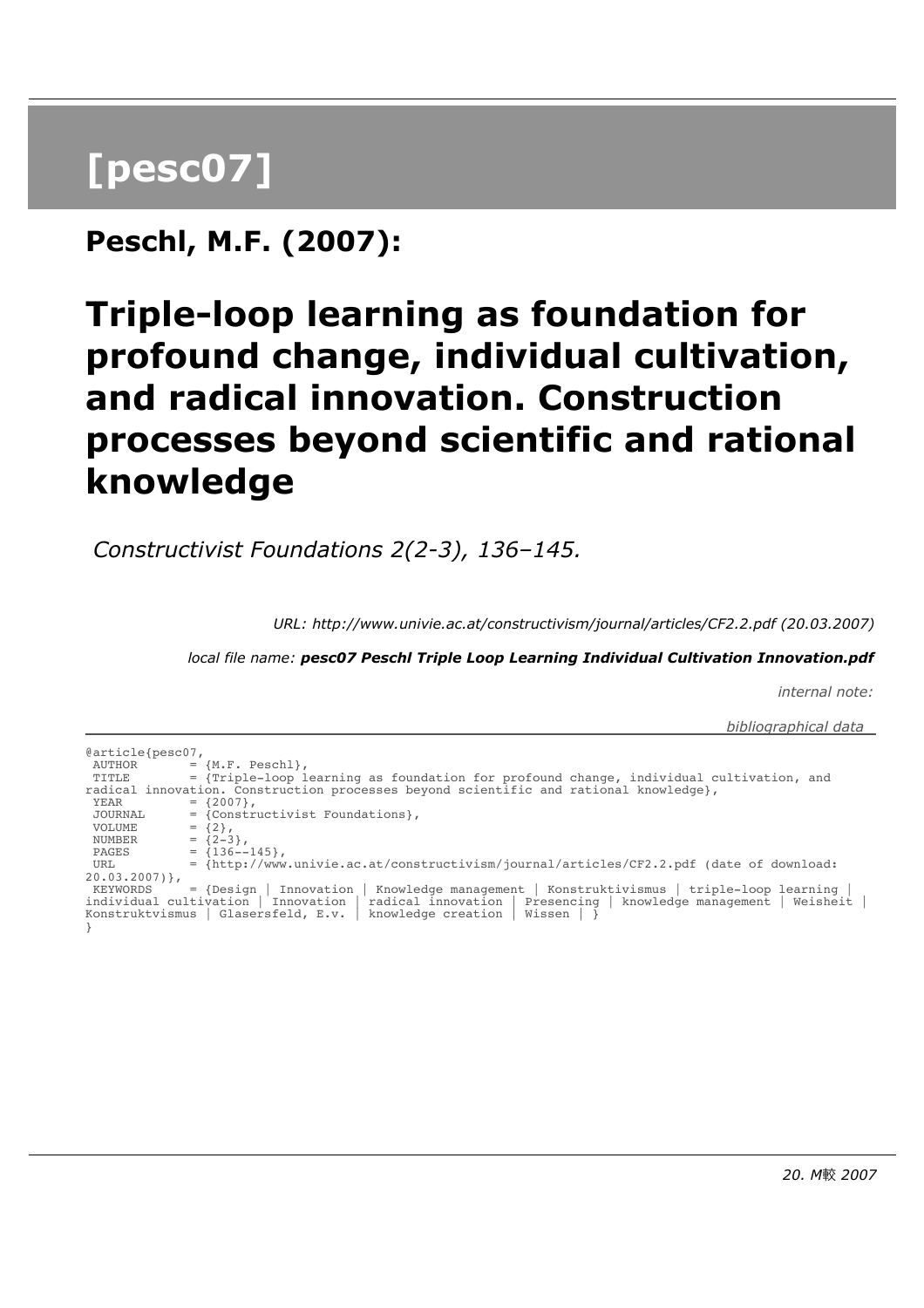# Triple-Loop Learning as Foundation for Profound Change, Individual Cultivation, and Radical Innovation Construction Processes beyond Scientific and Rational Knowledge

Markus F. Peschl  $\diamond$  University of Vienna (Austria) <franz-markus.peschl@univie.ac.at>

Purpose: Ernst von Glasersfeld's question concerning the relationship between scientific/ rational knowledge and the domain of wisdom and how these forms of knowledge come about is the starting point. This article aims at developing an epistemological as well as methodological framework that is capable of explaining how *profound change* can be brought about in various contexts, such as in individual cultivation, in organizations, in processes of radical innovation, etc. This framework is based on the *triple-loop learning strategy* and the U-theory approach, which opens up a perspective on how the domains of scientific/rational knowledge, constructivism, and wisdom could grow together more closely. *Design/Structure:* This article develops a strategy which is referred to as "tripleloop learning," which is not only the basis for processes of profound change, but also brings about a new dimension in the field of learning and knowledge dynamics: the existential realm and the domain of wisdom. A concrete approach that puts into practice the tripleloop learning strategy is presented. The final section shows, how these concepts can be interpreted in the context of the constructivist approach and how they might offer some extensions to this paradigm. *Findings:* The process of learning and change has to be extended to a domain that concerns existential issues as well as questions of wisdom. Profound change can only happen if these domains are taken into consideration. The tripleloop learning strategy offers a model that fulfills this criterion. It is an "epistemo-existential strategy" for profound change on various levels. *Conclusions:* The (cognitive) processes and attitudes of receptivity, suspension, redirecting, openness, deep knowing, as well as "profound change/innovation from the interior" turn out to be core concepts in this process. They are compatible with constructivist concepts. Von Glasersfeld's concept of functional fitness is carried to an extreme in the suggested approach of profound change and finds an extension in the existential domain. *Key words:* Double-loop learning, individual cultivation, (radical) innovation, knowledge creation, knowledge society, personality development, presencing, profound change, triple-loop learning, U-theory, wisdom.

## **1. Introduction**

On one occasion when I visited Ernst von Glasersfeld at his home in Amherst, MA (it must have been around 1996) we were talking about questions concerning the limits of rational and scientific knowledge (and knowing) and its relationship to the notion of wisdom. I experienced Ernst as an honestly searching person, even in these epistemological borderline cases. He explained to me that

he understood the radical constructivist approach as a theory that tries to give an explanation of how scientific/rational knowledge is produced and spread (see also the quotation in section 4.1 of this article). Actually, we did not come to a "solution" or conclusion, but he gave me a little book with the title *Über die Grenzen des Begreifens* [ "On the limits of knowing"] (Glasersfeld 1996) – to my knowledge, it has not been translated into English. In his introductory article Ernst gives some

hints on how he sees the relationship between rational/scientific knowledge and wisdom; he summarizes this relationship in the following quotation.

"Einigen wenigen Künstler und Dichtern [...] gelingt es hier und dort, den Eindruck zu erwecken, als gäbe es keine Schnittstelle, keine Grenze zwischen dem Mystischen und dem Rationalen. Denken Sie etwa an das Lächeln der Mona Lisa oder, besser noch, an das Lächeln jener archaischen Hermes-Köpfe aus dem frühesten Griechenland. Da gibt es Momente, wo dieses Lächeln uns so bewegt, dass wir meinen, wir verstünden es. Doch sobald wir es zu fassen versuchen, um zu erklären was uns so viel zu sagen scheint und uns so sehr bewegt, sobald wir es vernunftmäflig begreifen wollen, kommt uns die Zuversicht abhanden, und wir sagen schliefllich etwas verlegen, das Lächeln sei zweideutig. Doch damit vertuschen wir nur die Tatsache, dass wir keine rationale Deutung haben. Für mich ist das eine der vielen Erfahrungen, die mir belegen, dass alles Mystische eben jenseits des rationalen Begreifens oder der rationalen Schnittstellen liegt" (Glasersfeld 1996, p. 29).<sup>1</sup>

Now, several years later, there seems to be a chance of reuniting or at least of bringing closer together these seemingly incompatible domains. Francisco Varela (e.g., Varela, Thompson & Rosch 1991; Varela 2000; Depraz, Varela & Vermersch 2003) plays one of the key roles in this process, which has been developed further by many others. In this article I want to give a short overview and develop a strategy which I refer to as "*triple-loop learning*"; it opens up a perspective on how the

136 Constructivist Foundations 2007, vol. 2, nos. 2–3 http://www.univie.ac.at/constructivism/journal/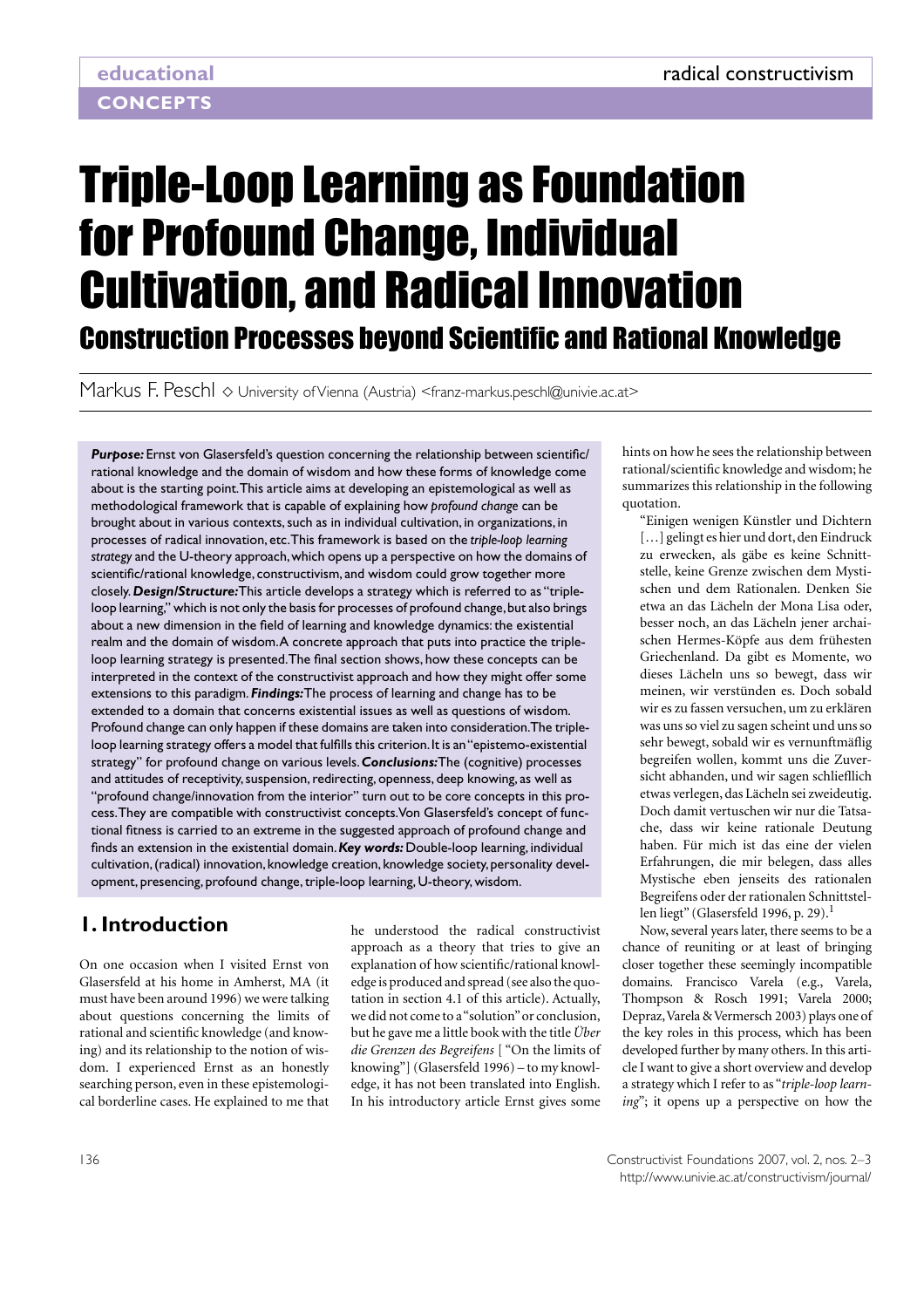domain of rational knowledge and wisdom/ mystical could grow closer together. It is concerned with the question of *profound change* (and [radical] innovation) not only in the domain of knowledge, but also in the domain of personality or *individual cultivation*.

What are the implications of these considerations in a larger context? Looking more closely at what is at the heart of the modern knowledge society (e.g., UNESCO 2005, European Commission (2004), etc.), one can discover that the focus on knowledge and knowledge processes has an interesting implication: whereas during the first and second industrial revolution the individual more or less vanished and was "dissolved" by automation, the role of the *individual* (and in particular of *his/her knowledge* and *personality*) has become more important in a knowledge based society/economy (compare Levy 1997; Rifkin 2004, Friedman 2006, and many others). Vibrant knowledge and especially (creative) development of new knowledge or profound change are domains, which can*not* be automated in most cases. Those parts of knowledge which can be automated are on the other side of the spectrum (ranging from highly dynamic and changing knowledge processes to rigid behavioral patterns or deductive paradigms) – the domain of knowledge automation (e.g., classical management and storage of explicit knowledge, classical/first generation knowledge management paradigms [e.g., Holsapple 2003], classical AI ("GOFAI") paradigms [Boden 1990], etc.) will be of minor interest in the context of this paper (focusing rather on radical change/dynamics of knowledge), although it is clear that this kind of knowledge is a conditio sine qua non for every domain of survival (be it biological, cultural, social, etc.).

The return of the individual in a knowledge based society implies that we have to take a closer look at the domain of *personality*: the more the focus is on highly sophisticated knowledge, deep understanding, complex contexts, creative minds, profound change, etc., the less it is possible to simply replace the person or automate his/her particular cognitive and personal faculties.

Taking seriously the developments and goals of knowledge society has crucial implications and challenges: the more the focus is on knowledge and knowledge creation, the

more important will be the role of the individual, of his/her intellectual *as well as* personal, ethical, etc. cultivation. Ideally, this would mean a return of the value of the *person* and his/her "*individual cultivation*." Individual cultivation concerns the formation of personality, values, habitus,<sup>2</sup> the "core," etc. of a person (compare for instance Senge et al. 2004). In many cases these issues are closely related to the domain of *wisdom*. However, in most cases only rather simple and "low" level types of knowledge and knowledge transfer (e.g., classical (explicit/ fact) knowledge (transfer), know-how, theoretical and recipe knowledge, and, in some rare cases, reflective capabilities) are offered at today's schools, colleges, universities, and educational institutions (compare also Peschl (2003, 2006a) for a more detailed classification of knowledge types and processes). In the domain of individual cultivation the situation is even worse than in the intellectual realm.

## **2. Taking the domain of wisdom seriously: From double-loop to triple-loop learning**

What do we mean by individual cultivation? What is the theoretical background of individual cultivation? More advanced forms of learning try to go beyond the classical transfer model. That is to say, the understanding of learning as a process of transferring more or less stable chunks of knowledge from one brain to another is replaced by a more dynamic perspective: learning as a continuous and active *process* of adaptation and construction in which knowledge is developed in permanent *interaction* between the cognitive system and its environment.<sup>3</sup> Knowledge is not passively mapped into the brain, but actively constructed by perceiving, acting, and interacting with the environmental structures – there is a feedback loop between the realm of knowledge and of the environment. Hence, knowledge is a *process* which functionally fits into the environmental structures. This understanding of knowledge has its roots in constructivist concepts (e.g., Foerster 1973; Glasersfeld 1984, 1991, 1995; Maturana 1980, and many others) and in a

*situated* perspective of cognition (e.g., Clark 1997; Hutchins 1995). This kind of learning and knowledge acquisition is referred to as *single-loop learning* or Kolblearning (compare also Kolb 1984; Argyris and Schön 1996; Scharmer 2000; Senge et al. 1990, 2004, Peschl 2006a, etc.).

In Peschl (2006a) several limitations of single-loop learning have been discussed. The most crucial problem has turned out to be the limitation that this strategy of learning does not allow for the construction of paradigmatically new knowledge and radical innovation (see Peschl 2006a for details). In order to overcome some of the limitations of single loop learning a second feedback loop is introduced. It puts into practice a kind of meta-learning strategy. This second feedback loop takes into consideration that any kind of knowledge is always based on assumptions, premises, or a paradigm (Kuhn 1970).

In general, knowledge always has to be seen as being embedded in and pre-structured by a particular *framework of reference*. Knowledge receives its meaning and structures from this framework of reference. Normally, this framework of reference is not explicitly present in our processes of cognition, learning, or knowledge construction. This implies that we do not have a conscious experience of these premises, assumptions, etc. on which our thinking and constructing is implicitly based. It has to be made explicit by active exploration of one's own assumptions, premises, ideological attitudes, etc. This can be achieved by introducing a process of *reflection* and "stepping out" of one's normal way of thinking.

Due to its implicit and relatively inaccessible character it appears as if this framework of reference is stable; due to this constancy it is a kind of "blind spot" in our thinking, perception, and understanding. Taking a closer look reveals, however, that this framework of reference is not as stable as it seems. The double-loop learning strategy takes these changes in the framework of reference into consideration by introducing a second feedback loop. This implies that a completely new dynamics becomes possible in the whole process of learning and knowledge creation: one starts to change the framework of reference. Each modification in the set of premises or in the framework of reference causes a radical change in the structure, dimensions, dynam-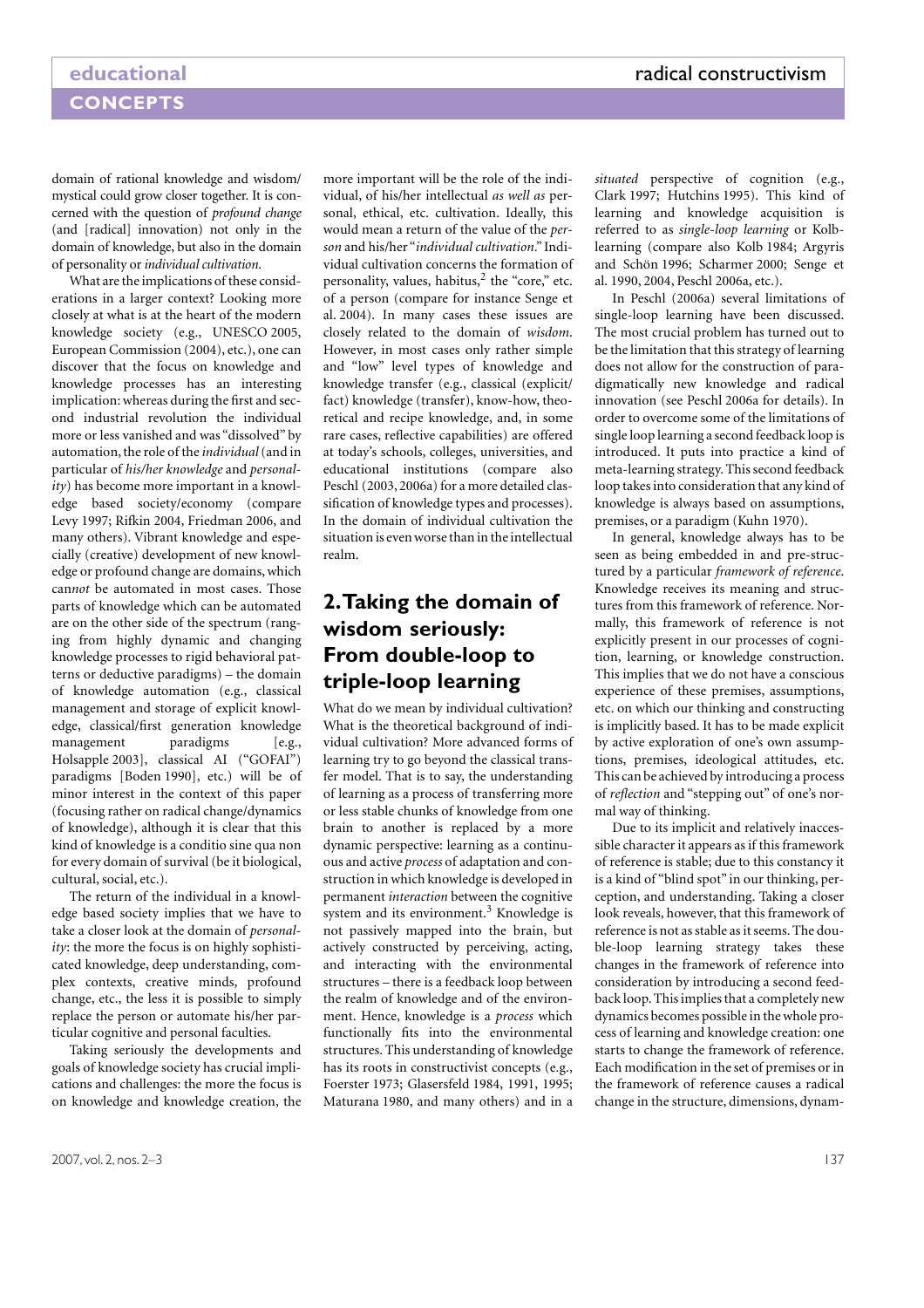

fundamental process of a third loop of change. This loop concerns the existential level.

ics, semantics, etc. of the resulting space of knowledge. By that process a completely new space of knowledge opens up and entirely new and different theories, knowledge, patterns of perception, interpretation patterns, etc. about reality become possible. The method being applied in this process is basically the technique of *reflection*. It is a process of *radically questioning* and consistently changing the premises and studying their implications on the body and on the dynamics of knowledge. Double-loop learning has its roots in cybernetics, learning theory, in cognitive science (e.g., Peschl 2001), and in the domain of organizational learning (e.g., Senge 1990; Argyris et al. 1996).

### **2.1 Triple-loop learning**

Double-loop learning is focused mainly on the intellectual and cognitive domain and its dynamics. However, if one is interested in profound change a *new level*, implying a new dynamics, has to be introduced; profound change does not only happen in the cognitive domains, but touches a more fundamental level – an *existential* level that includes the person and his/her attitudes, values, habitus, etc. Whereas it is possible to "play games" on the cognitive/intellectual level (in the sense of trying out or simulating intellectual positions without being touched existentially by them), one can experience that there exists a level, where "intellectual games" are not possible any more. We are then confronted with a level going beyond the domain of cognitive or intellectual questions touching the self in the very center.

Similarly to the case of double-loop learning, we discover that the whole intellectual framework, the whole domain of knowledge and representation, our sets of premises, assumptions, etc. are *embedded* in a more fundamental domain (see Figure 1): the domain which could be described as "the self" – that is, the level where I am myself in an *existential* sense. Of course, this domain is a construction as well, but the degrees of freedom for the processes of construction are rather limited. Furthermore, as one can experience every day, a lot more effort is nec-

essary to make changes in this domain than to change one's intellectual, philosophical, political, etc. position. Philosophically, one can refer to this domain as the "person." It goes beyond the level of personal skills, competencies, personality, etc. because it transcends the domain of personality traits, behavioral and cognitive patterns, solely quantifiable data, etc. It touches the person on his/her fundamental level of being and, in many cases, concerns the domain of *wisdom –* in most cases it is rather difficult to talk about it in classical scientific terms. As will be shown in the sections to come and as has been discussed excessively by classical philosophy (starting from the Greeks), the notion of wisdom goes far beyond the cognitive and classical knowledge domain – one of its main characteristics is that it is concerned with existential questions which are closely related to the domain of the self. Wisdom goes beyond what Polanyi (1966) and the more recent discussions in the field of knowledge management (e.g., Krogh et al. 2000; Nonaka et al. 1995, 2003, and many others) refer to as *tacit knowledge*. The introduction of this existential domain implies a third loop in our model of learning processes: *triple-loop learning*.

#### **2.2 Learning as change on various levels: An overview**

Hence, the goal of learning processes on that level is *profound change*. What does that mean and how can it be realized? While classical learning strategies focus on changes in the domain of knowledge and the intellect, the triple-loop approach also includes changes on the existential level and in the domain of the "will/heart".<sup>4</sup> Looking more closely various levels of "intensity" of change, the following can be identified (compare also Scharmer 2000 or Senge et al. 2004):

*i. Reacting and downloading.* The simplest way of responding to change either arising in the internal or external environment or that is the result of the cognitive system's own activities (e.g., if one is confronted with or has caused a problem, change, task, or challenge) is to simply react. In other words, already existing and well established behavioral, perceptual, or cognitive patterns are applied to solve the problem or the learning/adaptation task. This is the most convenient and most economical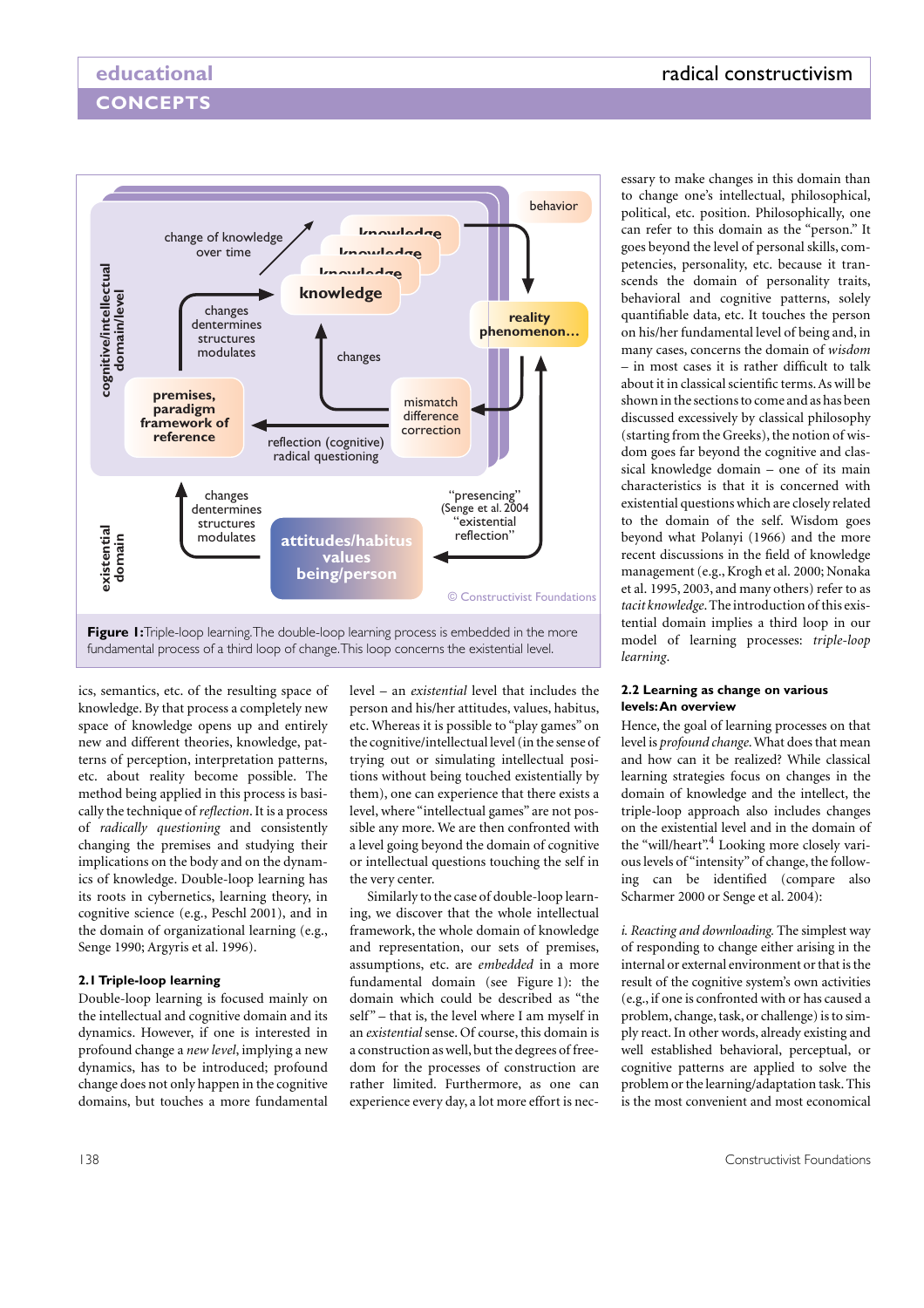way of reacting to change, because it only requires downloading of already prefabricated solutions, knowledge, etc. The price of this simple response is quite high: (i) the reactions are highly rigid and (ii) the resulting solutions or changes do not go very deep and in most cases do not even scratch the underlying issues of the problem. It has to be clear, however, that all these processes are always embedded in a feedback loop (see Figure 1) in which the border between externally triggered changes and produced changes is blurred. As an implication, it becomes evident that this mode of learning offers – from a constructivist and cybernetic perspective – only very limited possibilities (other than cycling through already predetermined, rather rigid, and well established action-reaction feedback-loops).

*ii. Redesign and adaptation.* Alternatively, it is possible to not only apply already existing patterns, but to use these patterns as a blueprint that is adapted slightly to the current situation. From a cognitive perspective this is a highly efficient learning strategy, because it is not as rigid as level (i) learning processes, but it can be done with minimal cognitive effort: namely, to make use of already existing patterns, change them slightly (e.g., changing values of variables) and apply them to the new situation, task, etc. From the field of cognitive (neuro-)science these processes are well understood – these are the classical learning and adaptation processes well known from the domains of connectionism or computational neuroscience (Bechtel et al. 2002; Hebb 1949; Peschl 2001; Rumelhart et al. 1986, and many others). From this perspective it becomes clear that these processes are mathematically equivalent with processes of *optimization,* i.e., we search for an optimum in an already pre-structured space (of solutions). What we do in single-loop learning is structurally equivalent with these level- (ii) processes of redesigning and adaptation. Taking a constructivist and second-order cybernetic perspective seriously forces us to go one step further because these processes of adaptation and redesign are always embedded in a feedback loop where the results of the (cognitive/knowledge) adaptations have a direct influence on the environmental dynamics, triggering changes in the cognitive system's experiences. Hence, a new cognitive

dynamics is triggered which forces us to go one step further.

*iii. Reframing.* In most cases downloading, adaptation, and optimization (i.e., level-(i) and level-(ii) learning/change processes) are sufficient for mastering everyday problems and challenges. In a way these solutions are not very interesting from the perspective of radical change, because they do not bring forth fundamentally new knowledge, insights, or understanding. As has been discussed in the context of double-loop learning, fundamental cognitive change is always connected with reflection and stepping out of the – more or less consciously – chosen framework of reference: i.e., going beyond the boundaries of the pre-structured space of knowledge and "reframing" it in the sense of constructing and establishing new dimensions and new semantic categories. This process concerns the level of mental models, premises, and assumptions and their change. Here, the notion of the *observer* and his/her relationship to the observed systems comes into play; reframing is about taking the observer's position seriously (e.g., Maturana 1991; Glasersfeld 1995) in the sense that one reflectively steps out of his/her own experiences and tries to look at the situation as a whole in a reflective act (e.g., Glasersfeld 1989). "On the level of reflective abstraction, however, operative schemes are instrumental in helping organisms achieve a coherent conceptual network that reflects the paths of acting as well as thinking which, at the organisms' present point of experience, have turned out to be viable." (e.g., Glasersfeld 1989). Going one step further, this process of reflection leads to the construction of alternative conceptual frameworks enabling the reframing of already well established cognitive structures.

*iv. Profound existential change and "presencing".* On a more fundamental level, change goes beyond reframing and no longer concerns only intellectual or cognitive matters. On that level, questions of *finality, purpose, heart, will*, etc. come to the fore. As has been shown above, that is the domain of the tripleloop learning strategy. "Why do change initiatives based on culture and learning sometimes also fail? One explanation is that the rhetoric of change was in disconnection to

what really matters most […] Thus a fifth approach to coping with change is to focus on deep intention, purpose, and will. Now the responses of [previous] levels […] become part of an even more subtle set of contextual variables, which are referred to as purpose, (shared) vision, or common will." (Scharmer 2000, p. 9) In this mode, change is not solely based on cognitive reflection any more, but more importantly on *existential reflection* and learning. In a way, the goal is to bring the existential level, the person, his/her will, his/her acting, as well as his/her cognitive domain into a status of inner unity. What might sound esoteric is in fact a very old theme and philosophical issue going back at least to Aristotle's (1985) Nicomachian Ethics and to most Western and Eastern philosophical and religious traditions. Very often these questions concern the domain of *wisdom*. Due to its existential character Scharmer (2000) and Senge et al. (2004) refer to this mode of change/learning as "*presencing*."

As can be seen in Figure 1 these modes of change/learning cannot be seen as being separated from each other. It is only in the mode of analysis that these domains have to be distinguished. In the mode of action these domains and loops are closely intertwined and depend on each other. I want to refer to this perspective of learning which takes into account all the above levels of change (and especially the existential level) as "*individual cultivation*."

## **3. Individual cultivation, presencing and U-theory**

#### **3.1 An epistemo-existential strategy for profound change**

How can that profound existential change or learning process be realized? What steps are necessary to implement this process of individual cultivation that is suggested by the triple-loop learning strategy? There are many ways of supporting this process of individual cultivation, ranging from classical upbringing in families and (not only school and university) education to the very old classical concept of the relationship between a master and his/her student(s) (e.g., in the ancient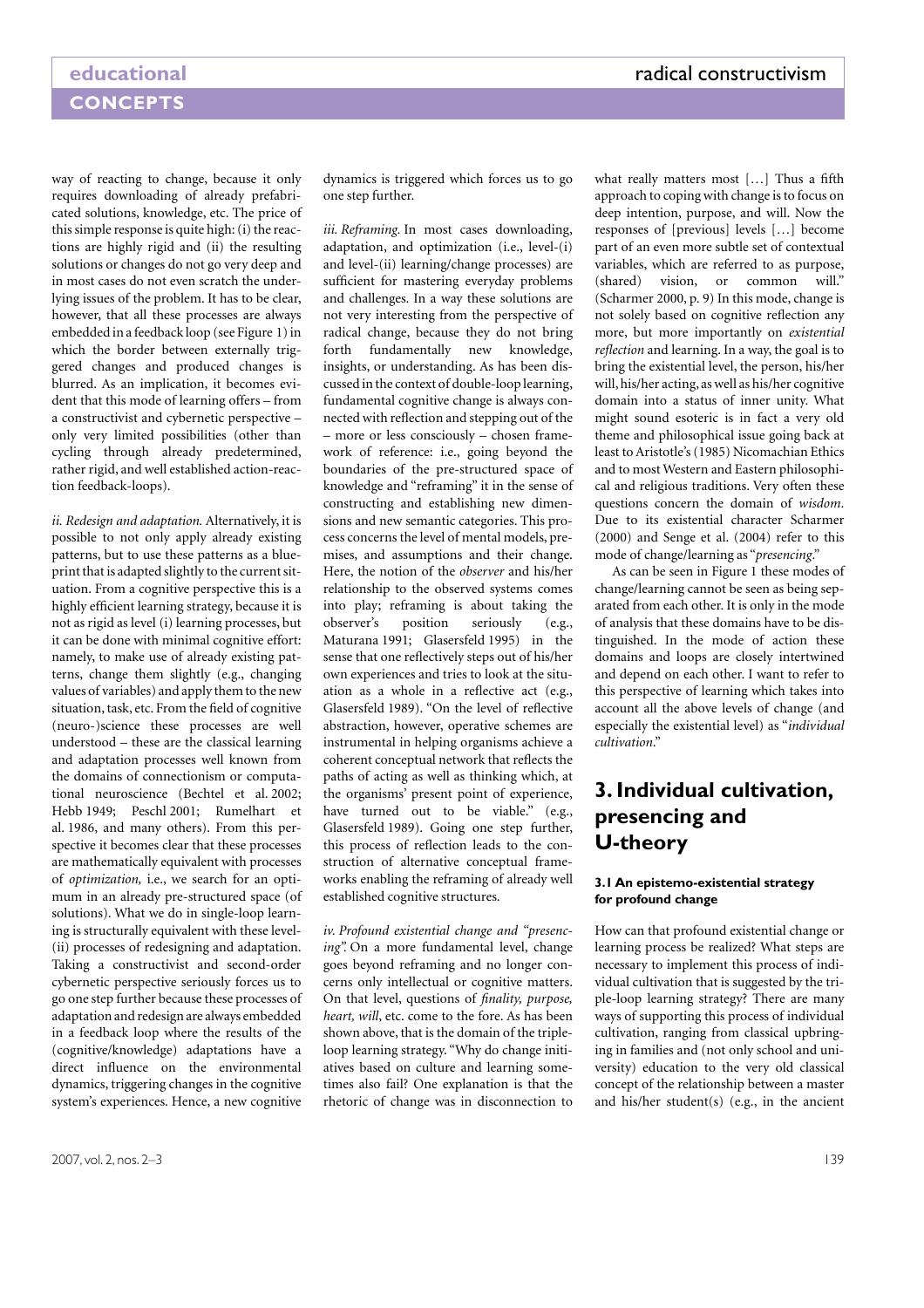Greek philosophical schools, in Western and Eastern religious traditions of monasteries, etc.). However, taking a closer look at most modern educational institutions reveals that they are not capable of offering such an educational setting any more.

On a more general level, a relatively new (and at the same time very classical) theoretical framework capturing this process of individual cultivation and profound change has been developed by C.O.Scharmer (2000, 2001, forthcoming) and Senge et al. (2004); it is referred to as "U-Theory" or "presencing." In the following section I am going to present a condensed overview of a further development and adaptation of this approach in order to get an idea of which processes are necessary for profound learning and change in a constructivist context.

One can describe that process as a Ushaped curve that is realized in a series of states: the left branch going down the "U" focuses on issues of *observation*, perception, *sensing*, discovery of patterns of thought and cognition, and on how to leave these patterns behind oneself in order to be cognitively and emotionally "prepared" for profound change. At the bottom one finds him-/herself in the state of presencing: it can be characterized as a condition of high receptivity and openness and as a state where radically new knowledge/ change can emerge. The upward branch deals with issues concerning the *realization*, prototyping, and embodying these changes in the (external or internal) environment.

#### **3.2 Sensing and seeing radically different: From downloading to letting go and presencing**

*Suspending.* A conditio sine qua non for any form of profound change, learning, or innovation is an attitude of suspension: in order to achieve the goal of profound change, it is necessary to detach and free oneself from wellestablished patterns of perception and thought. That means that – in the first place – it is necessary to suspend one's instant recipes, judgments, solutions, etc. Being confronted with a new situation or a complex problem we are always temped to simply download already well-proven and well-established solutions (compare the downloading process of the level-(i) form of change). From an epistemological perspective this means that we are projecting our knowledge, judgments, patterns, and mental models onto the world. Both from our experience and from cognitive neuroscientific as well as constructivist-epistemological considerations it is evident that we will never reach the ideal of "pure receptiveness"; the goal of suspension is not to claim that this is possible, but to put more emphasis on this cognitive activity of being receptive – understood as an "epistemological attitude or virtue" that can be trained. It turns out to be extremely helpful for most processes that strive for profound change and deep learning. Apart from constructivist claims that learning primarily consists in eliminating perturbations induced by interaction through a process of accommodation (in the sense of Piaget 1992, cf. Glasersfeld 1989<sup>5</sup>), the phase of suspending aims at being receptive and open to what happens in the world and at trying to lower the level of construction and projection activities. This seems to be a contradiction but, as will be shown in sections 4.2ff, both aspects are necessary for triggering profound change.

Shifting the focus from projecting to receptiveness does not imply that our cognitive/knowledge structures will become "images" of our environment in a naïve realist sense; rather it is a necessary condition for opening up the view for new perspectives and for new perceptual and cognitive categories (compare also Varela, Thompson & Rosch 1991; Varela 2000; Depraz, Varela, and Vermersch 2003). As will be shown below, the goal of the activity of suspending as well as of letting go and presencing is to establish a space that enables a process of organic coconstruction of profound change based on deep understanding. In a social/collective context this process of suspending is a precondition for a successful process of dialogue (cf. Bohm 1996; Isaacs 1999; Schein 1993), which is one methodological means of how this process can be realized.

*Redirecting.* In this step one redirects his/her attention towards the interior: " […] you change the *direction* of attention, which tunes out the spectacle of the world, so you can return to the interior world. In other words, you substitute an *apperceptive* act for perception." (Depraz, Varela, and Vermersch 2003, p. 31) Metaphorically speaking, one turns his/her gaze back towards the source of this

perceptual act and tries to look at and consciously through his/her perceptual patterns. "It is the idea that normally the habitual thing is that one should redirect attention outward. Redirect it to what is emerging as an object, as a content, which has its own intentionality. The point about redirection is that you reverse that. You keep it within, but toward the source, toward the source of the mental process rather than the object" (Varela 2000, p. 6). "Suspension will lead to very early emerging events, contents, patterns, gestures, whatever. Then you can actually redirect your attention to them. That's where the new is. So the suspension creates a space, the new comes up, and then you can redirect. Redirection is a specific gesture" (Varela 2000, p. 5). This process of redirecting goes beyond reflection; it aims not only at uncovering and questioning premises and cognitive patterns, but at exploring the source of these patterns and, by that, opening up a new space, a space that enables the emergence of new constructions, new profound insights, fundamental change, etc. Here again, the notion of the observer plays a crucial role, because the person who is going through that cognitive process of redirecting has to explicitly and consciously acknowledge his/her role as an observer who is capable of both being inside and "outside" the system and of constructing a new perspective or of exploring his/her own experiences of observation.

*Letting go.* In order to reach this state of emergence it is – at first – necessary to *let go* what one has discovered in this process of redirection and exploration of one's own premises, assumptions, etc. " […] you have to change from voluntarily turning your attention from the exterior to the interior, to simply accepting and listening. In other words, […] you go from "looking for something" to "letting something come to you," to "letting something be revealed." What is difficult here is that you have to get through an *empty time,* a time of silence, and not grab onto whatever data is immediately available, for that's already been rendered conscious, and what you're after is what is still unconscious at the start." (Depraz, Varela, and Vermersch 2003, p. 31) Of course, this process can cause existential fear in some cases, because one loses the (epistemological) ground on which one is standing and which normally provides a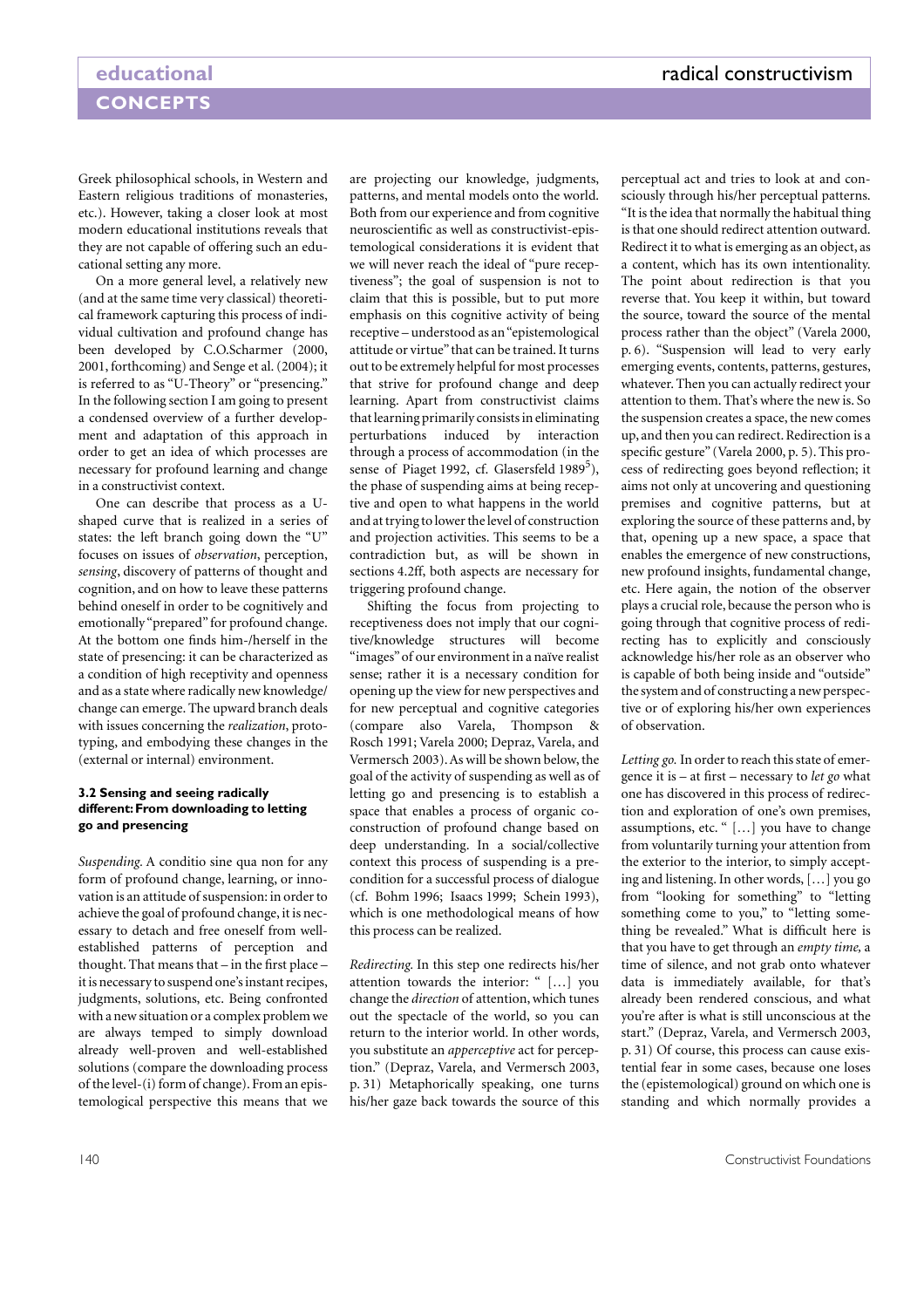rather stable cognitive framework. This is a well-known state in the constructivist framework (if it is adopted in a reflected manner). Being in a state of receptivity always means being in a relatively passive role which brings about a higher chance of being (epistemologically and existentially) hurt. However, surrendering into this rather receptive and open state does not imply that one is completely passive; rather, the contrary is the case: in a way one finds oneself in an active state of extremely high attention towards what is coming up without trying to project one's own expectations, plans, knowledge, etc. It is a slightly paradoxical situation: on the one hand one is waiting seemingly passively for what is going to happen and on the other hand this is a highly active state concerning one's attention and receptiveness. These processes of trying to get empty and at the same time to be attentive towards what is going on "out there" are well known from art and religious traditions as well as from Husserl's phenomenological approach (e.g., the concept of epoche).

*Presencing.* In this state one enters into an "*intimate epistemological dance*" with reality. In other words, due to the high level of receptiveness and attention it is possible to "catch the wave" of the environmental dynamics and "surf" it in a process of smooth and intimate interaction between the cognitive and environmental dynamics. This is E.v.Glasersfeld's (1984, 1991, 1995) functional fitness in its perfect realization; or Maturana's (1970, 1980) concept of (structural) coupling in its most sophisticated form. Epistemologically, this leads to a process of what Rosch (1999) and others refer to as "deep or primary knowing." In that moment, constructivist and (weak) realist attitudes come very close and almost collapse. In this context, a close relationship and connection between constructivism and weak realism becomes evident. What is important in our context of the question of profound change and learning are the following points:

**This is a way of constructing highly** sophisticated and profound knowledge about an environmental aspect with a minimum influence of projection. By that it is possible to achieve a profound understanding of the phenomenon under investigation. This understanding goes beyond

a purely cognitive and intellectual penetration; it also includes the existential dimension in the sense that the person is related to the phenomenon under investigation.

- This is a prerequisite for enabling profound change or learning. Having a deep understanding about a phenomenon implies that one also knows or "sees" its potential(-ity); i.e., one comes to see what could or what wants to emerge out of the interaction between one's cognitive activities and the environmental dynamics.
- One does not only enter into a "contemplative" dance of understanding with reality, but also into an organic process of coconstruction, co-formation, co-design, co-influencing, co-changing. Thus the potentials/-ities of both the cognitive system and the environment/phenomenon it is interacting with begin to organically connect into a joint dynamic in which radically new structures, processes, dynamics, knowledge can start to emerge.
- For these processes to happen, both systems and their close interaction are necessary; both systems which are involved are mutually respected in and respecting their dynamics, possibilities, determinations, and limitations. The goal is not to project one's own prefabricated knowledge and mental models on the phenomenon and try to change it according to these ideas. Rather, the goal is to organically co-evolve and co-develop a dynamic which brings both partners into a state where it is possible to enter into a process of mutual blossoming and realizing more of one's finalities.
- [ Metaphorically speaking, one can compare this process to the interaction between a good artist and the material she/he is working with: both unfold and blossom in the process of this interaction by respecting as well as cultivating the potentials/-ities of the other. In a way, the stone already has the form of the statue (in potentia) in itself and the artist brings forth this form by both being inspired by that stone and by his own cognitive activities, mental models, plans, talents, etc.
- If one took this approach seriously, this would have an enormous impact on our understanding, and foremost on our way of doing science. Bortoft (1996) gives an

example of what such science could look like.

What is happening in this downward branch of the U-theory can be summarized as follows: "Thus what we're talking about here is reversing two of your usual thought processes, the first of which is the condition of the second: (i) You have to re-direct your attention from the exterior to the interior. (ii) You have to change the quality of your attention, moving from an active search to an accepting letting-arrive*.* This means that while the first reversal actively moves between the dueling poles of the exterior and the interior, the second reversal moves from activity to a passive and receptive waiting, thereby doing away with any duality remaining from the first reversal." (Depraz, Varela, and Vermersch 2003, p. 31) It is important to note that these processes are not only intellectually challenging, but also have a deep impact on the domain of intent/finality, and on the emotional and existential level, because they touch the innermost domains of the person (or organization) who/which is going through this process. From what has been said above it is clear that these processes and their results are highly fragile and it is very difficult to make them explicit in natural language. However, they are a conditio sine qua non that profound change in the sense of triple-loop learning can happen. It is only this kind of change that makes a real difference (compared to classical adaptive or optimization approaches) and may bring about radically new knowledge, radical innovation, completely new social, political, or organizational structures, etc.

#### **3.3 Acting profoundly differently: from presencing to embodying and institutionalizing**

*Letting-come and crystallizing.* As a consequence of this state of presencing it is possible that profoundly new interaction patterns, knowledge, perspectives, etc. can emerge. This is not only a form of radical innovation, but a kind of *emergent innovation*. It does not so much arise from an external source which projects his/her ideas on the phenomenon; rather, it has its source both inside the cognitive system and in the object/phenomenon to be changed (and in their interaction). In a way this new structure *crystallizes* in an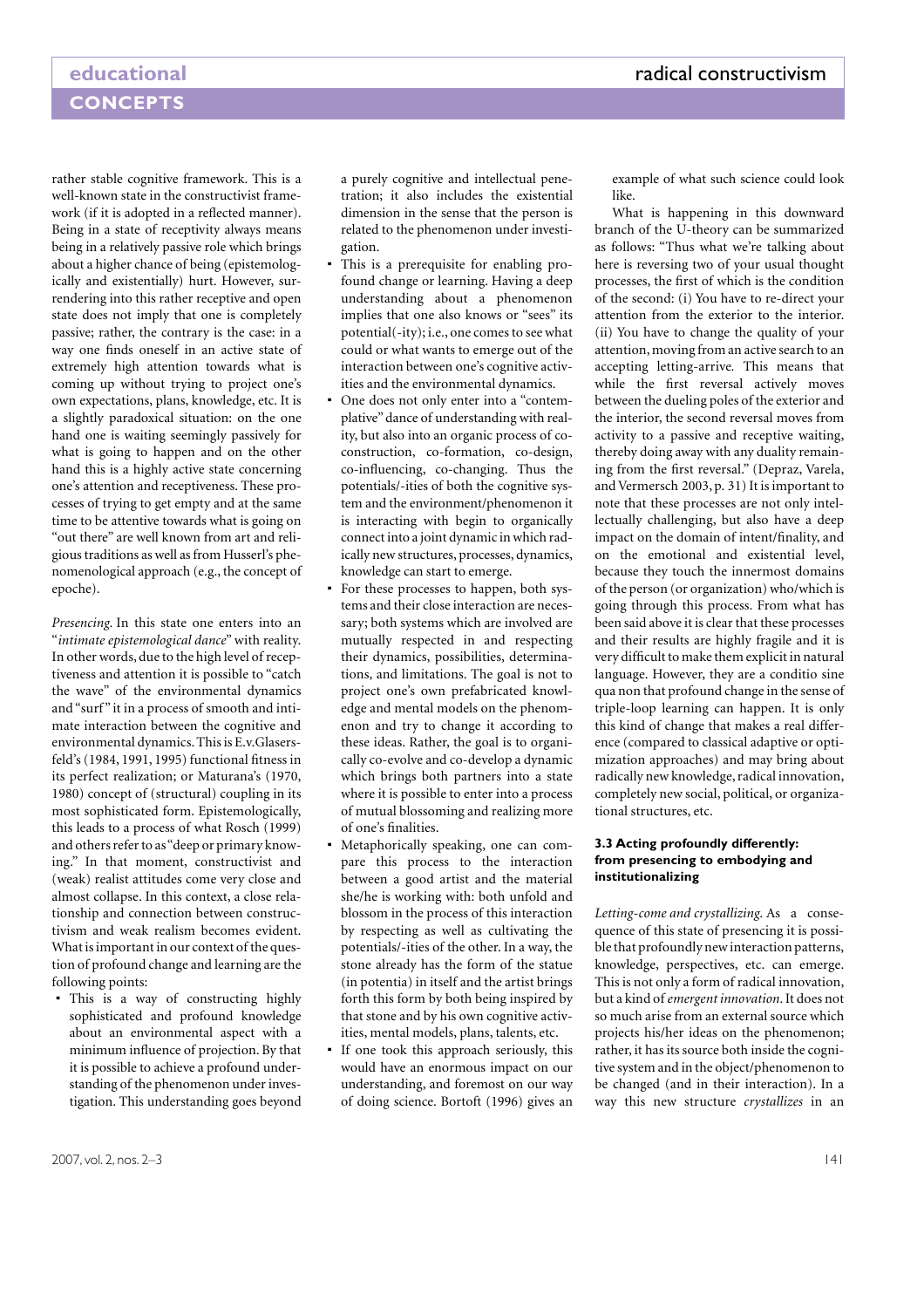emergent process of letting-come. Of course, it is not the result of just passively sitting there and waiting (see above), but it has something to do with an attitude of being patient, receptive and epistemologically humble: i.e., to wait with a high level of attention, intellectual accuracy, and to get into a very close and almost intimate relationship with the phenomenon that one wants to study and/or change. This process of lettingcome is the other side of the process of letting-go. In other words, one shifts the focus from surrendering to looking at what wants to emerge and what is new. This is an epistemologically fragile process in which new ideas and changes emerge and converge ("crystallize") towards a specific vision, concept, idea, etc.

*Enacting and prototyping.* At some point it is necessary that what has emerged in this process of presencing and crystallizing starts to manifest in some kind of external form – be it in material form, or in a concrete plan, in a concrete action, etc. Of course, this very first externalization can only be a kind of *prototype* which gets "tested" in the environment. The goal of that state is, however, that what has emerged in the interior gets externalized so that it can be verified, seen by the others, discussed by the others, slightly adapted, etc.

*Embodying and institutionalizing.* The final step consists in implementing the adapted prototype in the daily routines, in established practices, in everyday action, in the repertoire of reaction patterns, etc.

These steps do not have to be seen as recipe which can be blindly executed to end up with fundamental change. Rather, it is a framework helping us to orient ourselves in this rather complex domain. These steps do not have to be executed in the above order – rather, it is necessary to introduce loops and jumps in this order. The instruments used in order to implement this framework will differ according to the specific domain in which it is applied.

Finally, it has to be mentioned that this way of looking at profound change processes can not only be applied on an individual level ("individual cultivation"), but also in the *collective* domain of organizations, social systems, etc.

## **4. Implications for constructivism? Learning from the triple-loop learning strategy and U-Theory**

#### **4.1 Going beyond scientific and rational knowledge?**

The radical constructivist theory has chosen as one of its main goals the development of a model of how rational knowledge is produced.

"Will man nun die Unterscheidung zwischen dem wissenschaftlichen Wissen und der Weisheit […] fester untermauern, so muss man eine Antwort auf die Frage finden, wie wir zu diesem brauchbaren rationalen Wissen kommen […] Wir brauchen also ein allgemeines theoretisches Modell, das die Produktion des rationalen Wissens einigermaflen plausibel macht […] Das ist die eigentliche Aufgabe der konstruktivistischen Theorie" (Glasersfeld 1996, p. 21).<sup>6</sup>

From the discussion above, it follows that this goal leads to an unnecessary narrowing of the scope of the (radical) constructivist theory. In fact, constructivism is one of the leading epistemologies in the fields of psychotherapy, coaching, personality development, organizational science, etc. Although these fields are very often concerned with topics going far beyond the domain of rational knowledge, in most cases the constructivist approach covers – according to its own rules – mostly the epistemological, rational, methodological aspects and/or meta-aspects, e.g., by using the epistemological/methodological authority of constructivism to explain that we "only" give validity to most of our fears, perception, etc. of reality by constructing them.

The approach presented in the sections above goes one step further and extends the notion of knowledge by introducing what has been referred to as the "existential domain." As has been mentioned in the introductory quotation by Glasersfeld this knowledge is very difficult to grasp and to make explicit (it even goes beyond the domain of tacit knowledge, e.g., Polanyi 1966). However, this does *not* imply that it is worthless or that it is not

necessary to consider. On the contrary, as has become evident in the triple-loop learning strategy (cf. 2.1) this domain is rather the foundation on which all the other epistemological processes are embedded.

Hence, the notion of construction is not limited to rational knowledge, but also includes these existential issues. Of course, they are always reflected in the "rational" domain, but they concern a domain which can be referred to as the sphere of *wisdom* covering not only questions of (rational) knowledge, but also of the *existential* dimension of the person(-ality). This implies that it is necessary not only to extend the notion of knowledge, but also of learning. From that perspective, learning is not only about knowledge transfer, knowledge construction, knowledge processes, reflection, etc., but also includes the development and change at the more profound level of the person(-ality). How this can be realized has been shown by the processes involved in the U-theory/presencing.

#### **4.2 Searching for a new balance between cognitive activities of construction and projection on the one hand and receptivity and openness on the other hand**

Generally speaking, the approach of U-theory offers an "epistemo-existential framework" of how the strategy of triple-loop learning can be realized. From a constructivist perspective it "plays with fire": it walks on the borderline between (weak) realism and constructivism.

Turning this seeming disadvantage from an epistemological problem into a challenge, one can start to understand that this approach of presencing is a *chance* that could bring these (seeming opposite) positions closer together. Of course, it is clear that penetrating into reality "as it is" remains impossible; however, this approach offers a suggestion which not only takes the problem of primacy of projection (which is a "slight" epistemological tendency of constructivism) into account but also tries to actively lower the influence and predominance of constructive and cognitive activities. In other words, it gives back some "epistemological rights" to the world in the sense of respecting its "active" role in the process of knowledge generation. The goal is *not* to resurrect realism, but to *find and establish a new balance* between the two poles of cognitive activity and projection on the one hand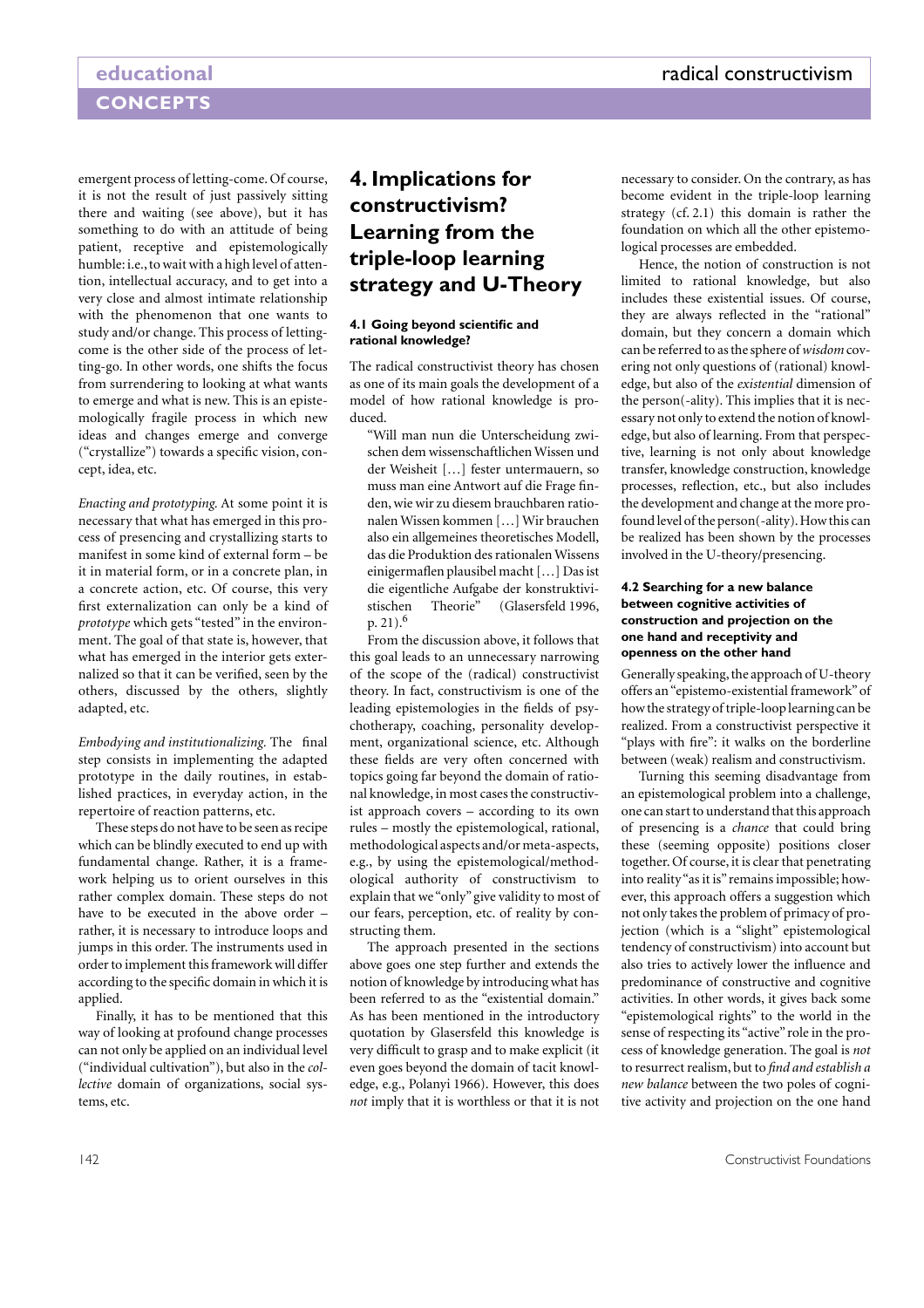and the influence of the dynamics and structure of the environment (on the constructive activities) on the other hand – or, even better, to develop an *attitude* which implies that there is an epistemologically vital need for a permanent struggle and to seek to achieve this balance between projection and receptivity/ openness. As is suggested by the presencing approach, it is necessary to cultivate a high degree of epistemological attention and an attitude of radical suspension, redirecting, reflection, letting-go, and openness in order to overcome these obstacles of projection.

#### **4.3 Carrying the concept of functional fitness and viability to its extremes**

From a constructivist perspective this focus on receptivity implies that the concept of *functional fitness/viability* (Glasersfeld 1984, 1991, 1995, 2000) is carried to its extremes in this approach: as has been stated above, almost a kind of "epistemological fusion" between reality and knowledge/cognition seems to take place in this process of presencing. This is not some "esoteric" state, but concerns a philosophically and intellectually challenging process: namely, the intellectual effort to profoundly understand (some aspect of) the environment. From the constructivist perspective, the interesting point is, however, that one does this with the full awareness that one is the author of this process of (constructing) understanding, but nevertheless tries to decrease this influence as much as possible. The result is a knowledge process that is receptive to and "honestly" respects the dynamics and limits of reality, and at the same time fully enacts the cognitive activities of construction. In other words, both the cognitive system and the environmental structures are fully and actively involved in this process and enter into a dynamic of mutual triggering, co-construction, co-creation, respecting, and mutually bringing each other into a state of unfolding and blossoming.

In a sense, the epistemological process of mutually getting closer carries Glasersfeld's concepts of functional fitness and viability to an extreme: in this dance-like cooperation the two parties (i.e., the cognitive system and its knowledge dynamics on the one hand and the environmental dynamics on the other hand) arrive at a state of profound understanding. It can be characterized as an *epistemologically*

*intimate fit*, like a key and a lock. The interesting point in the context of the U-theory concerns the fact that it does not suffice to remain solely in the domain of knowledge, but that it is necessary to "step down" in the *existential* domain in order to end up in such an intimate relationship with the environment. That is the point where the epistemological and ontological seem to collapse and where the domain of *wisdom* is touched – in a way the most concrete and the most abstract are joined in that moment/domain. It is on the border between the rational/scientific knowledge and wisdom (cf. Glasersfeld 1996, p. 21).

#### **4.4 "Unlocking" both the environment and the cognitive system: Extending the concept of viability by the aspect of profound change**

As has been shown above, one implication of this intimate epistemological relationship is the possibility of entering into a process of profound change – both in the cognitive system and/or in the environment. This opens up the aspect of co-construction in the constructivist perspective in a more fundamental sense: co-construction is no longer limited to cognitive or physical structures, such as the interaction between one or more cognitive systems and (symbolic) artifacts. The concept is extended in the sense that out of that intimate coupling between cognitive (as well as existential) and environmental dynamics (i.e., "deep knowing"), *profound change* on an existential level may emerge. Both the environmental and the cognitive dynamics may mutually "unlock" each other's potentials. The change does not have its cause from some external source or influence, but from inside the participating systems and their potentials coupling into a joint system. Thus, going through this process of presencing enables a "profound change *from the interior*" as an emergent process rather than having some external instance projecting or attributing his/her own ideas and plans on the entity which is in this process of change.

In that context the concept of viability is extended beyond the epistemological point of functional fitness (e.g., successful predictions). It also means bringing oneself (and probably the other system[s] involved) into a state of finality in the following sense: due to the profound understanding of the systems involved, which has been gained in the downward U-process, it is possible to realize their deepest potentials. From an outside perspective that process is interpreted as profound change of the system(s) involved. That is what the triple-loop learning strategy is about.

#### **4.5 Instead of a conclusion: Open questions and new perspectives**

Interestingly, the classical distinction between know-how and know-what (see also Glasersfeld 2000) is called into question in this approach. Of course, the aspect of change always has a focus on the know-how ("facere"); however, due to the existential dimension the applied know-how cannot be seen as being completely uncoupled from the "what" question and, even more importantly, from the question of finality.

Closely related to this question are the issues concerning a purely instrumentalist and/or functionalist understanding of knowledge. From what has been presented above, the question of the role of "contemplative knowledge" (in the sense of knowledge that is not primarily effective) arises. More generally, it seems that profound change needs a kind of space of "gratuité" (e.g., Peschl 2006b): an "*enabling space*" which is – in a first step – free of function, purposes, goals, etc. The approach of the U-theory provides one way that such a space could emerge. Although there seems to be high compatibility with the constructivist approach, it is unclear what the role of this "non-instrumental knowledge" could be in that paradigm.

Finding a good balance between receptivity and openness on the one hand and construction and projection on the other is a question almost as old as epistemology. Both the constructivist approach and the concepts presented in this paper are in the middle of this struggle for the "right balance." While the constructivist has a slight tendency towards the active role of cognition (i.e., primacy of projection) the U-theory approach follows the more "weak realist" tendency of being as receptive, unbiased, and open as possible.

Looking at the question of how profound change or the radical new can emerge in a constructivist framework one has to admit that they are more "accidents" in this epistemological context – "accidents" because the tendency of constructivism to project already existing (interpretation) cognitive patterns and to apply successful and well-proven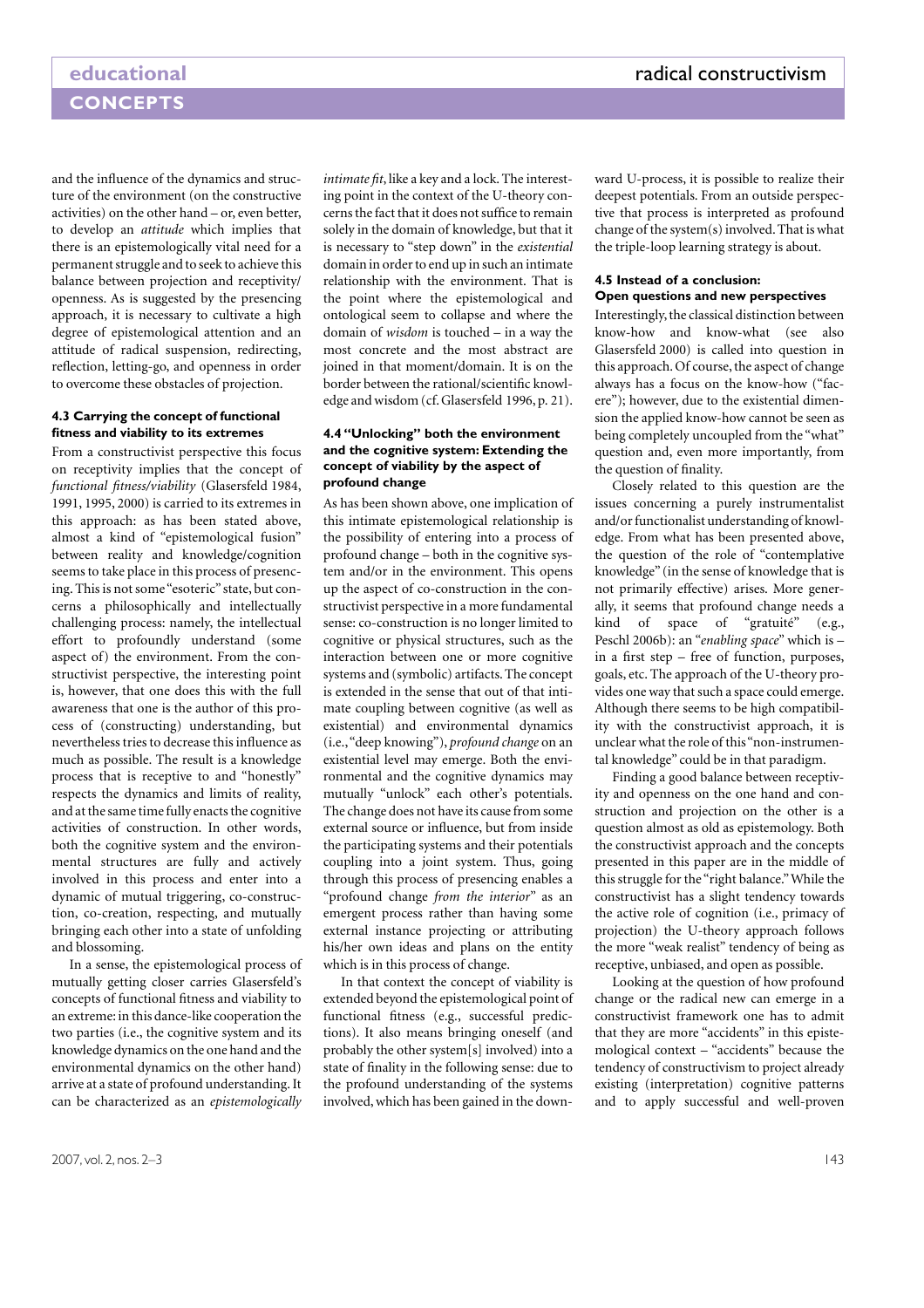(behavioral) strategies has failed and one is forced to go for alternative strategies of knowledge construction. The approach developed in this paper seems to be such an alternative, which respects both the justified epistemological constraints of constructivism and the necessity for openness and receptivity to the new and unexpected. Both poles are conditiones quae non for profound change. Both approaches have their pros and cons and it remains an open question as to how to find a good equilibrium and where that equilibrium is located. It seems that this is an ongoing struggle and epistemological effort, which is an opportunity rather than a disadvantage, because we are forced to keep the level of alertness and reflection on this question high. It is a kind of "epistemological thorn in the flesh" which will not lead to a uniting of constructivist and (weak) realist positions, but to a thoughtful and reflected way of handling this non-trivial problem of being aware of one's own construction and projection activities and at the same time offering the environmental dynamics a high level of possibilities for perturbation.

The triple-loop learning strategy as well as the presencing approach provides a framework in which these processes of profound change can emerge. A lot of work has to be done to implement these concepts and develop concrete methods for various contexts, however. These contexts comprise both the individual (e.g., individual cultivation, vision, etc.) and the collective domain (e.g., organizational change, radical innovation, etc.). The constructivist approach does not only offer a sound epistemological framework, but also a rich repertoire of methods and approaches from a wide field of disciplines (e.g., therapeutic domain, organizational learning, etc.) that have their roots in the constructivist tradition. If these methods were combined with approaches from other fields (such as phenomenology), a highly sophisticated and powerful paradigm for radical/profound change could emerge. This paradigm would not only have a deep impact on the process of how profound change can be brought about, but could also trigger a new understanding of science that is compatible with the constructivist approach and that has a broader perspective on knowledge, its dynamics, and its permanent renewal and innovation.

### ABOUT THE AUTHOR

Markus F. Peschl is professor for Cognitive Science and Philosophy of Science at the Dept. of Philosophy of Science, University of Vienna, Austria. He spent two years at the University of California, San Diego (UCSD, cognitive science, neuroscience, and philosophy department) and 1/2 year at the University of Sussex for post-doctoral research. Furthermore, he studied philosophy for 1 1/2 years in France.

## **Notes**

- 1. A rough translation for this quotation: "Some artists manage to give the impression that there is no clear border between the mystical and the rational […] Think, for instance, of the smile of Mona Lisa or of the smile of the archaic Hermes-statues in ancient Greece. There exist moments in which we are so moved by this smile that we think that we could understand it. However, as soon as we try to explain or rationally understand it we lose confidence and finally state, in a rather embarrassed way, that it is "ambiguous." By that we try to cover the fact that we do not have a rational interpretation. For me, that is one of many experiences which prove that the mystical is beyond the border of the rational."
- 2. The term "habitus" has its roots in Latin (habere – to have) and is a philosophical terminus technicus (e.g., Aristotle 1985, ethics, etc.) referring to a very well established (learned/internalized) behavioral pattern (in most cases used in an ethical context or in the context of virtues, personality, etc.).
- 3. The term environment covers a wide field ranging from people to things and even to the "internal environment." It is both given and the result of a (cognitive) process of co-construction.
- 4. Classical philosophy shows that there is a close relationship between the "heart" and the will. Both are concerned with the orientation, the finality, etc. of the human person.
- 5. "The learning theory that emerges from Piaget's work can be summarized by saying that cognitive change and learning take place when a scheme, instead of producing the expected result, leads to perturbation, and perturbation, in turn, leads to accommodation that establishes a new equilibrium" (Glasersfeld 1989, p. 128).
- 6. A rough translation: "If one wants to support the distinction between scientific knowledge and wisdom with more profound arguments, one has to find an answer for the question of how to produce usable rational knowledge […] We need a general theoretical model that makes the production of rational knowledge plausible […] That is the original and genuine task of constructivist theory."

## **References**

- Argyris, C. & Schön, D. A. (1996) Organizational learning II. Theory, method, and practice. Addison-Wesley: Redwood City CA.
- Aristoteles (1985) Nikomachische Ethik. Felix Meiner Verlag: Hamburg.
- Bechtel, W. & Abrahamsen, A. (2002) Connectionism and the mind. Parallel processing, dynamics, and evolution in networks. Blackwell Publishers: Malden MA.
- Boden, M. A. (ed.) (1990) The philosophy of artificial intelligence. Oxford University Press: New York.
- Bohm, D. (1996) On dialogue. Routledge: London.
- Bortoft, H. (1996) The wholeness of nature. Goethe's way of science. Floris Books: Edinburgh.
- Clark, A. (1997) Being there. Putting brain, body, and world together again. MIT Press: Cambridge MA.
- Depraz, N., Varela, F. J. & Vermersch, P. (2003) On becoming aware. A pragmatics of experiencing. John Benjamins: Amsterdam, Philadelphia.
- European Commission (2004) Innovation